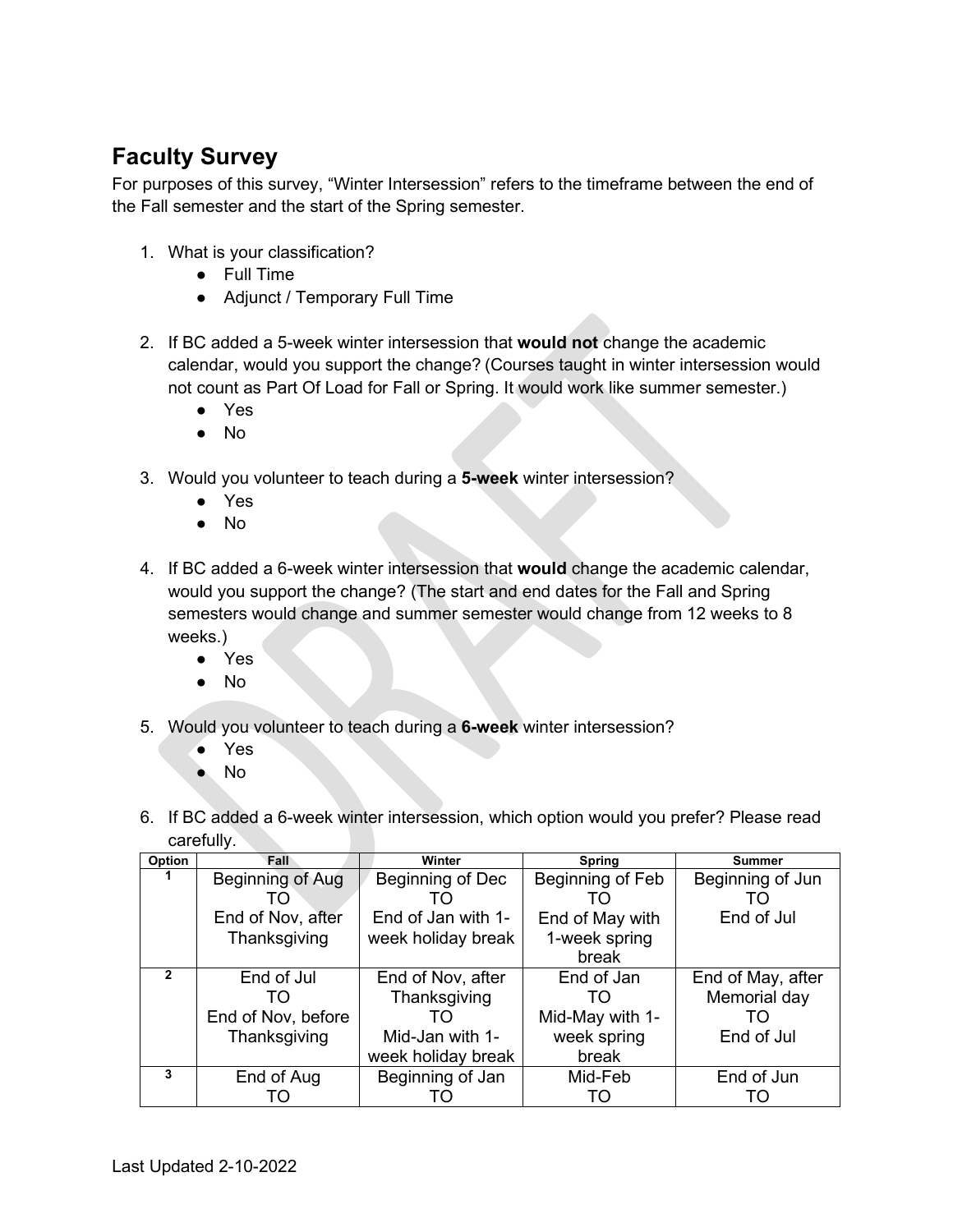| Mid-Dec | Mid-Feb | Mid-Jun with 1-<br>week spring | Mid-Aug |
|---------|---------|--------------------------------|---------|
|         |         | break                          |         |

- 7. Would the addition of **any** winter intersession significantly change your working conditions?
	- Yes
	- No
- 8. If yes, how would your working conditions change?
	- Please explain:
- 9. Please include any additional information we should know. Your input is needed!
	- Please explain: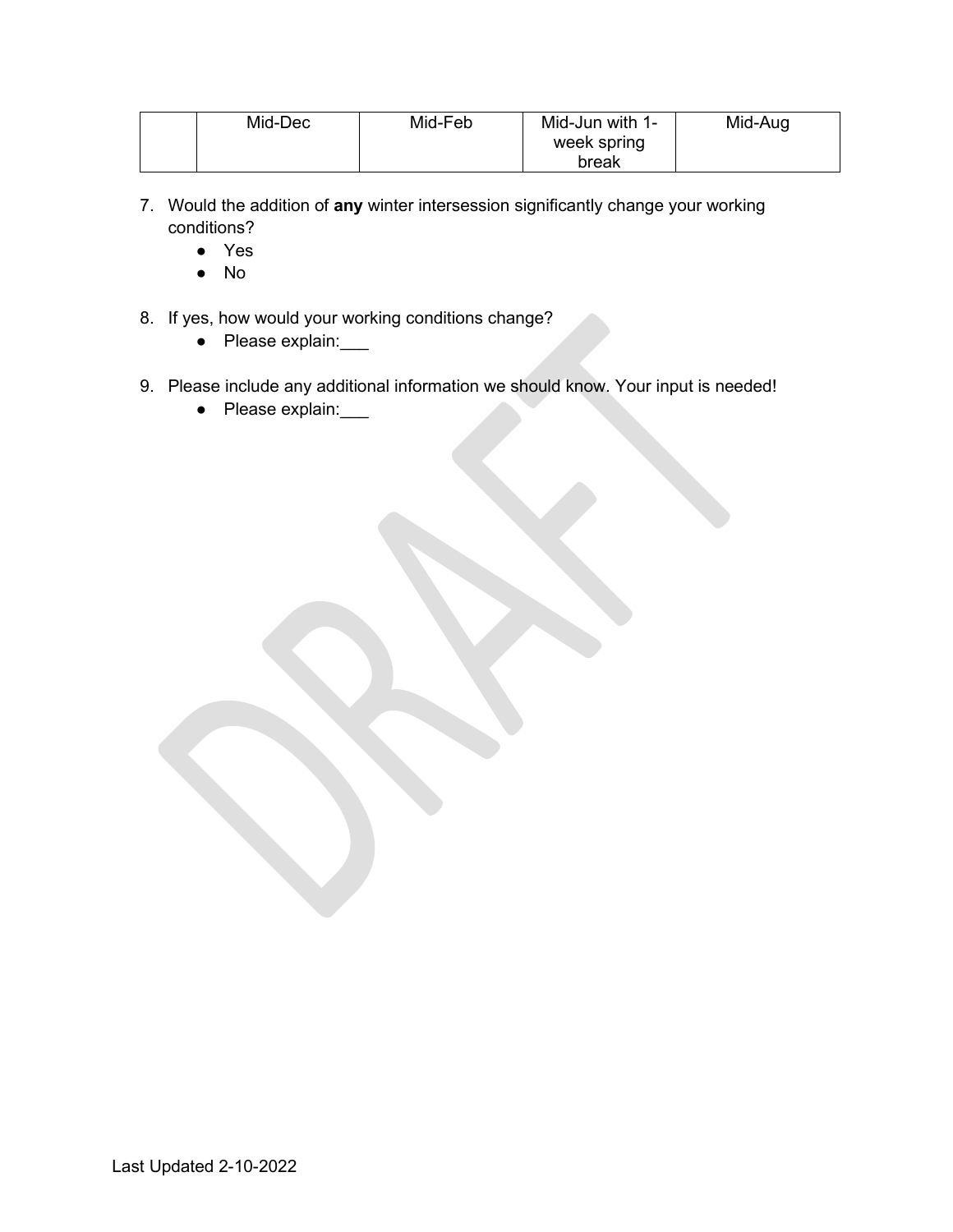## **Student Survey**

For purposes of this survey, "Winter Intersession" refers to the timeframe between the end of the Fall semester and the start of the Spring semester.

- 1. If BC added a 5-week winter intersession that **would not** change the academic calendar, would you support the change?
	- Yes
	- No
- 2. Does the idea of taking a class during a 5-week winter intersession interest you?
	- Yes
	- No
- 3. If BC added a 6-week winter intersession that **would** change the academic calendar, would you support the change? (The start and end dates for the Fall and Spring semesters would change and summer semester would change from 12 weeks to 8 weeks.)
	- Yes
	- No
- 4. Does the idea of taking a class during a 6-week winter intersession interest you?
	- Yes
	- No
- 5. If BC added a 6-week winter intersession, which option would you prefer? Please read carefully.

| Option       | Fall               | Winter                  | <b>Spring</b>    | <b>Summer</b>     |
|--------------|--------------------|-------------------------|------------------|-------------------|
|              | Beginning of Aug   | <b>Beginning of Dec</b> | Beginning of Feb | Beginning of Jun  |
|              | TO.                | TO                      | TO.              | TO                |
|              | End of Nov, after  | End of Jan with 1-      | End of May with  | End of Jul        |
|              | Thanksgiving       | week holiday break      | 1-week spring    |                   |
|              |                    |                         | break            |                   |
| $\mathbf{2}$ | End of Jul         | End of Nov, after       | End of Jan       | End of May, after |
|              | TO                 | Thanksgiving            | TO.              | Memorial day      |
|              | End of Nov, before | TO                      | Mid-May with 1-  | TO                |
|              | Thanksgiving       | Mid-Jan with 1-         | week spring      | End of Jul        |
|              |                    | week holiday break      | break            |                   |
| 3            | End of Aug         | Beginning of Jan        | Mid-Feb          | End of Jun        |
|              | TO                 | TO                      | TO               | TO                |
|              | Mid-Dec            | Mid-Feb                 | Mid-Jun with 1-  | Mid-Aug           |
|              |                    |                         | week spring      |                   |
|              |                    |                         | break            |                   |

6. Would the addition of **any** winter intersession significantly change your work or living conditions (work schedule, daycare, housing, etc.)?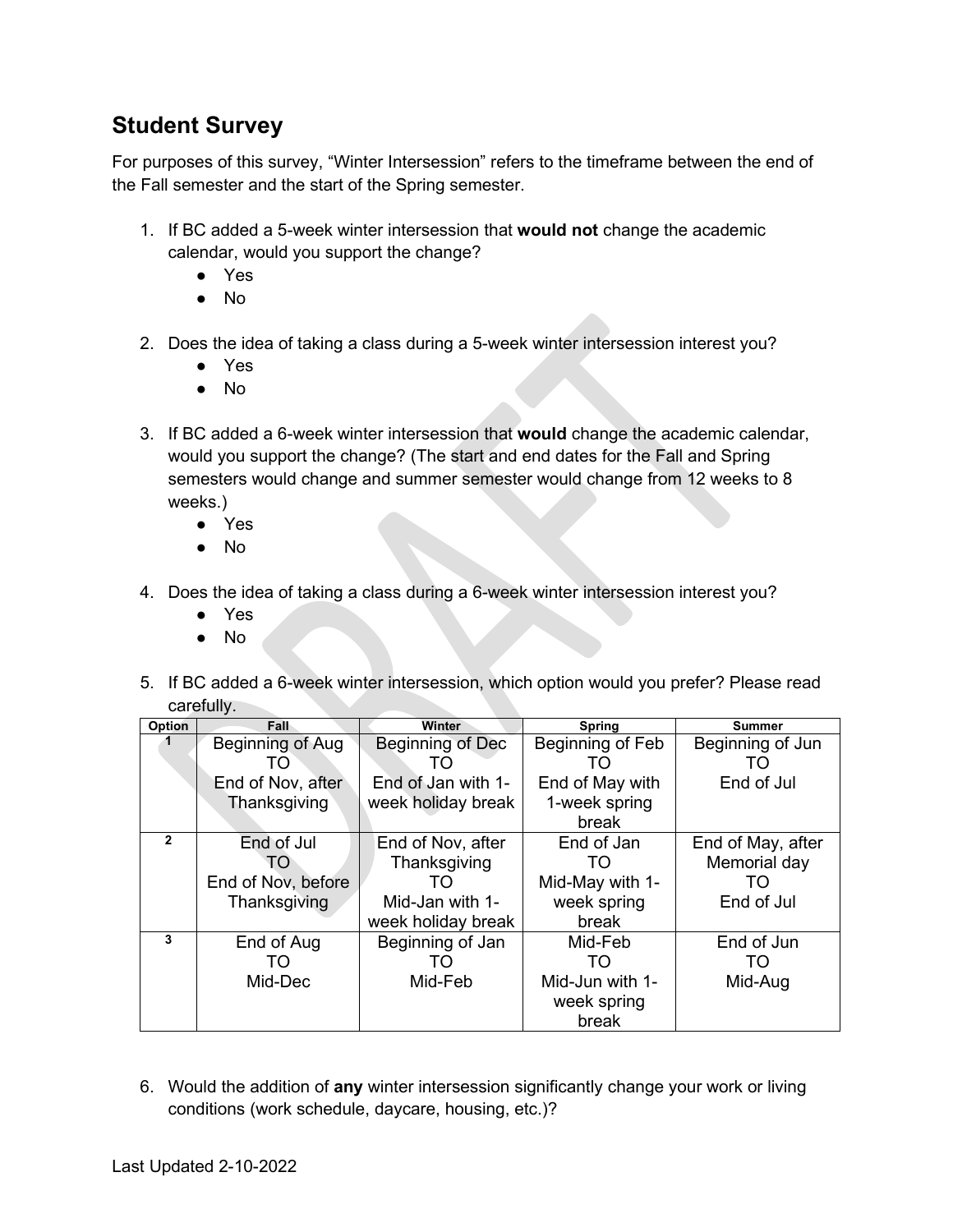- Yes
- No
- 7. If yes, how would your work or living conditions change?
	- Please explain: <u>● Please</u>
- 8. Please include any additional information we should know. Your input is needed!
	- Please explain: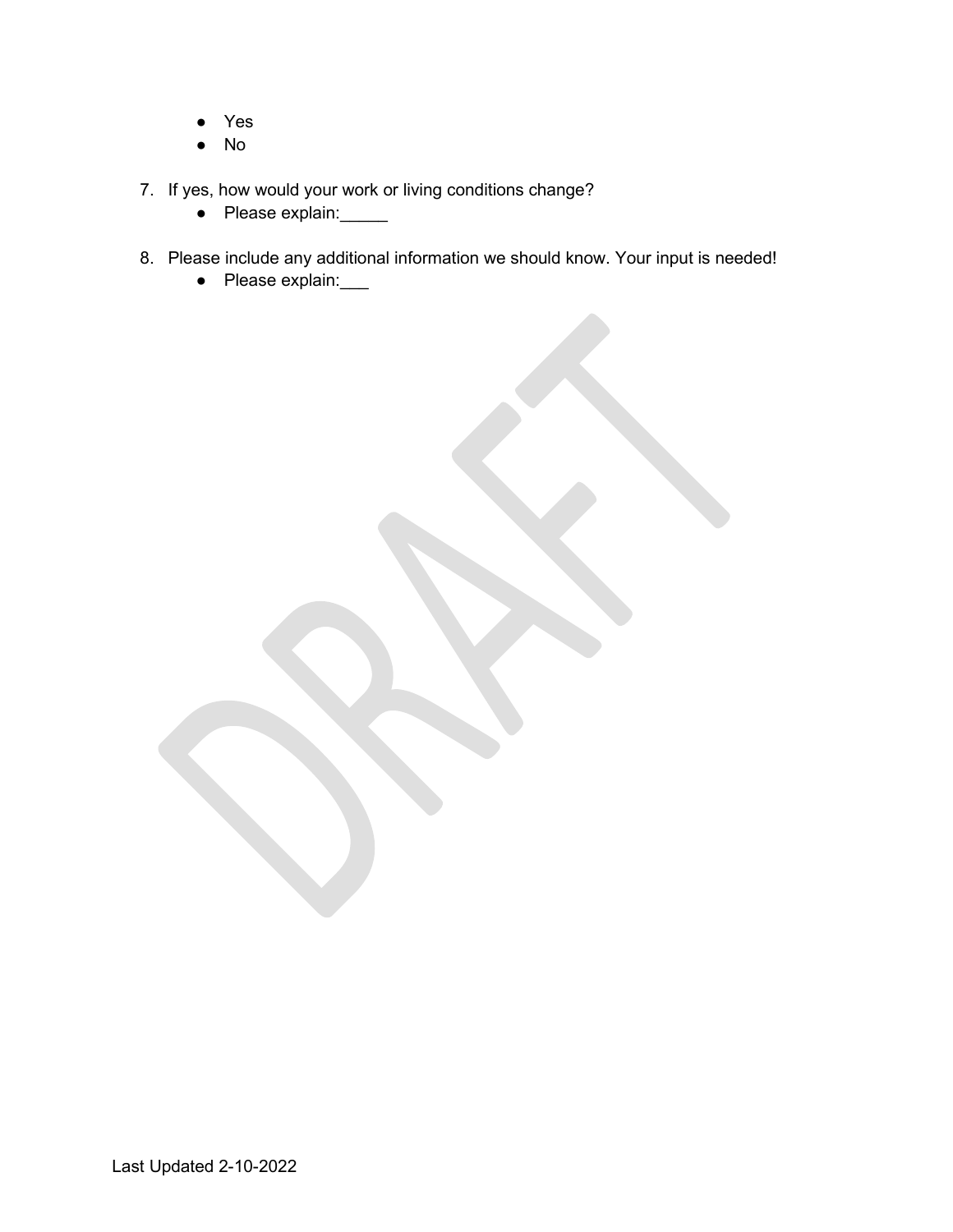## **Classified Survey**

For purposes of this survey, "Winter Intersession" refers to the timeframe between the end of the Fall semester and the start of the Spring semester.

- 1. If BC added a 5-week winter intersession that **would not** change the academic calendar, would you support the change?
	- Yes
	- No
- 2. Would you be willing to work during a 5-week intersession?
	- Yes
	- No
- 3. If BC added a 6-week winter intersession that **would** change the academic calendar, would you support the change? (The start and end dates for the Fall and Spring semesters would change and summer semester would change from 12 weeks to 8 weeks.)
	- Yes
	- No
- 4. Would you be willing to work during a 6-week winter intersession?
	- Yes
	- No
- 5. If BC added a 6-week winter intersession, which option would you prefer? Please read carefully.

| Option       | Fall               | Winter             | Spring           | <b>Summer</b>     |
|--------------|--------------------|--------------------|------------------|-------------------|
|              | Beginning of Aug   | Beginning of Dec   | Beginning of Feb | Beginning of Jun  |
|              | TO.                | TO                 | TO.              | TO                |
|              | End of Nov, after  | End of Jan with 1- | End of May with  | End of Jul        |
|              | Thanksgiving       | week holiday break | 1-week spring    |                   |
|              |                    |                    | break            |                   |
| $\mathbf{2}$ | End of Jul         | End of Nov, after  | End of Jan       | End of May, after |
|              | TO                 | Thanksgiving       | TO.              | Memorial day      |
|              | End of Nov, before | TO                 | Mid-May with 1-  | TO                |
|              | Thanksgiving       | Mid-Jan with 1-    | week spring      | End of Jul        |
|              |                    | week holiday break | break            |                   |
| 3            | End of Aug         | Beginning of Jan   | Mid-Feb          | End of Jun        |
|              | TО                 | TΟ                 | TO.              | TO                |
|              | Mid-Dec            | Mid-Feb            | Mid-Jun with 1-  | Mid-Aug           |
|              |                    |                    | week spring      |                   |
|              |                    |                    | break            |                   |

- 6. Would the addition of **any** winter intersession significantly change your working conditions?
	- Yes